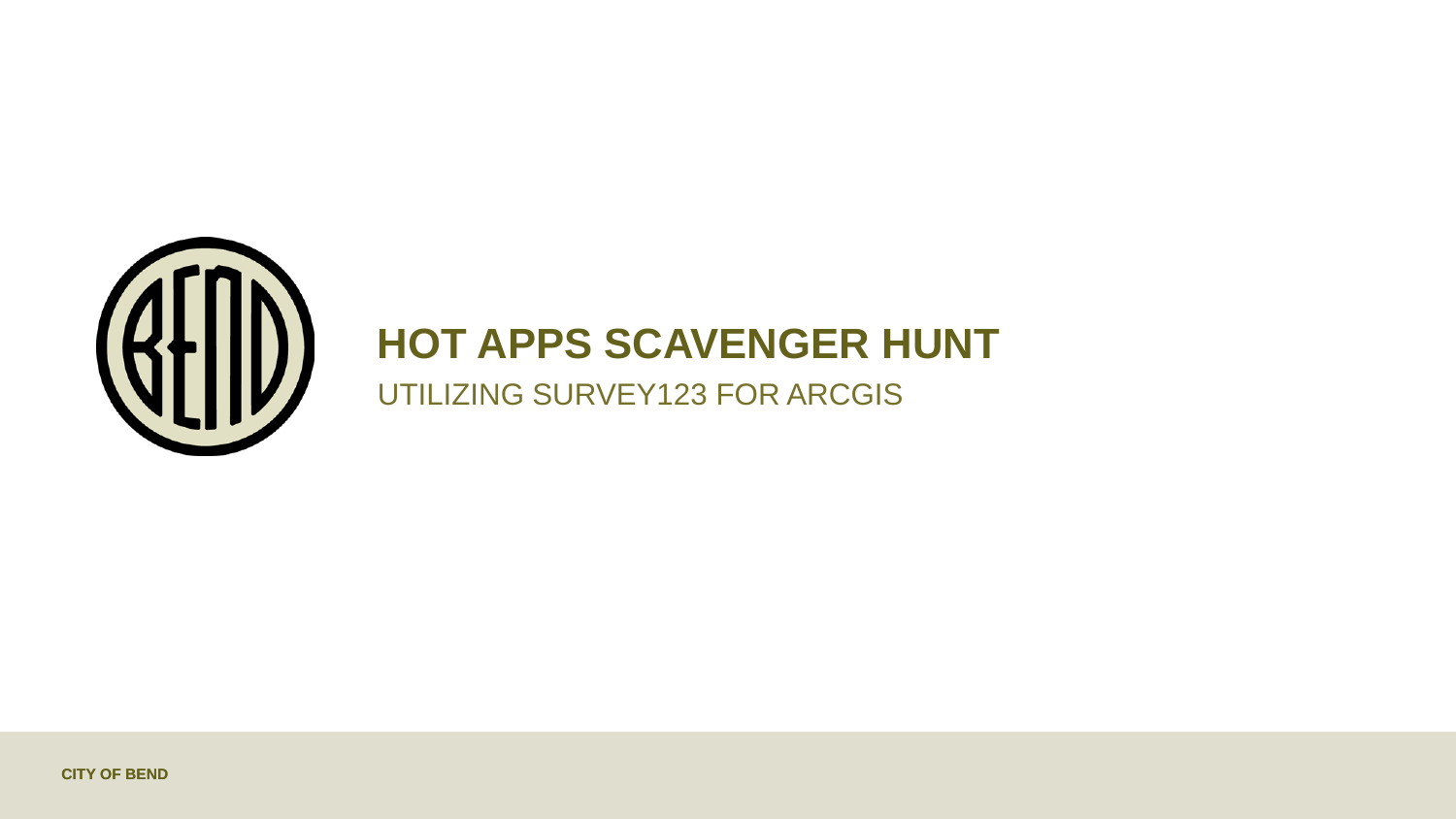

- ESRI Technology
- Utilizes similar functionality to Microsoft or google forms but with spatial aspect
- Collected features are saved as Feature service

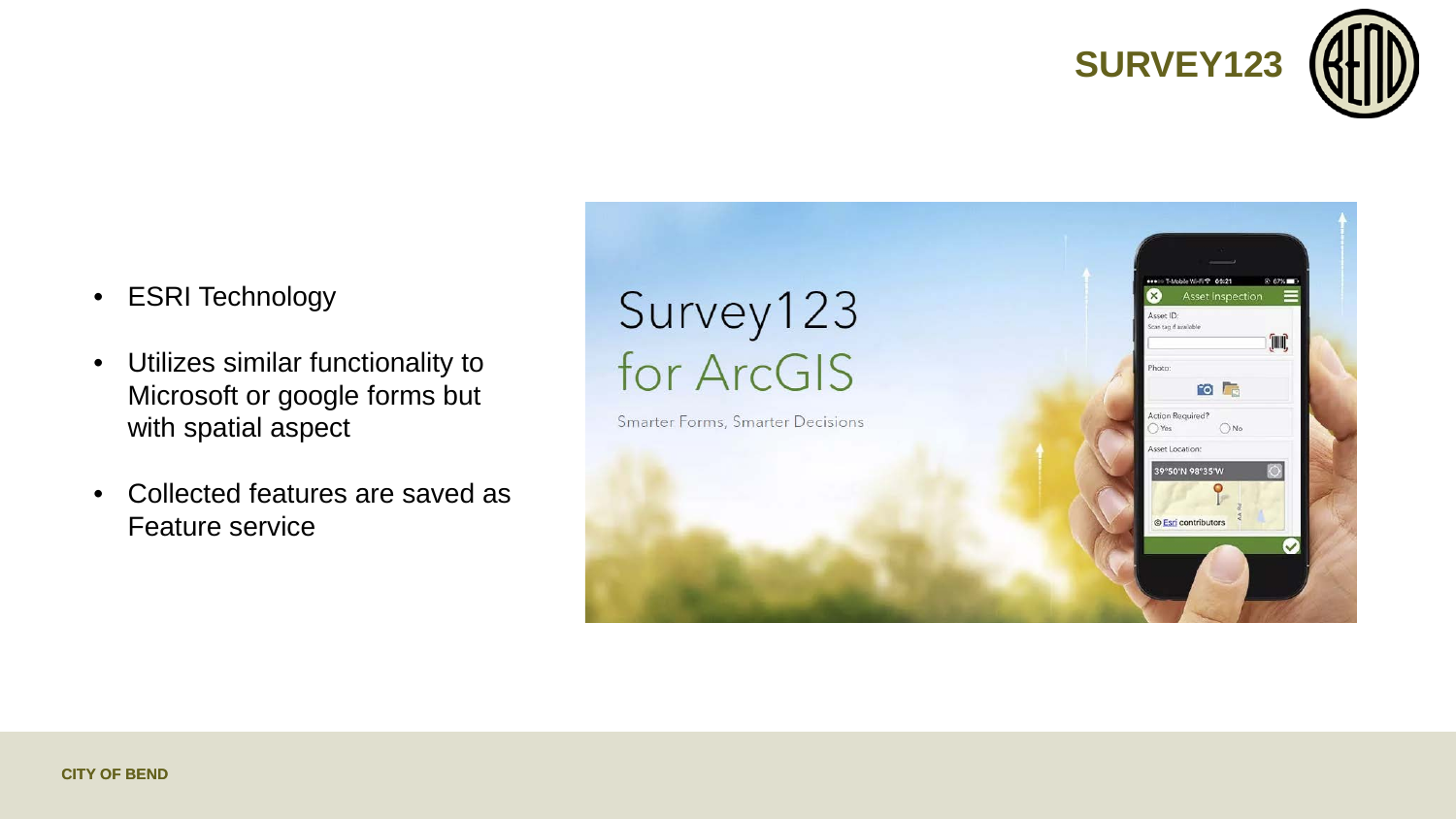

### Create a New Survey

### Using the web designer

- · Get started quickly
- Best for simple surveys
- Author your survey graphically



**Get Started** 

## Using Survey123 Connect

- Using a desktop application
- · Full smart form capabilities
- Author through XLSForm spreadsheet



**Get Started**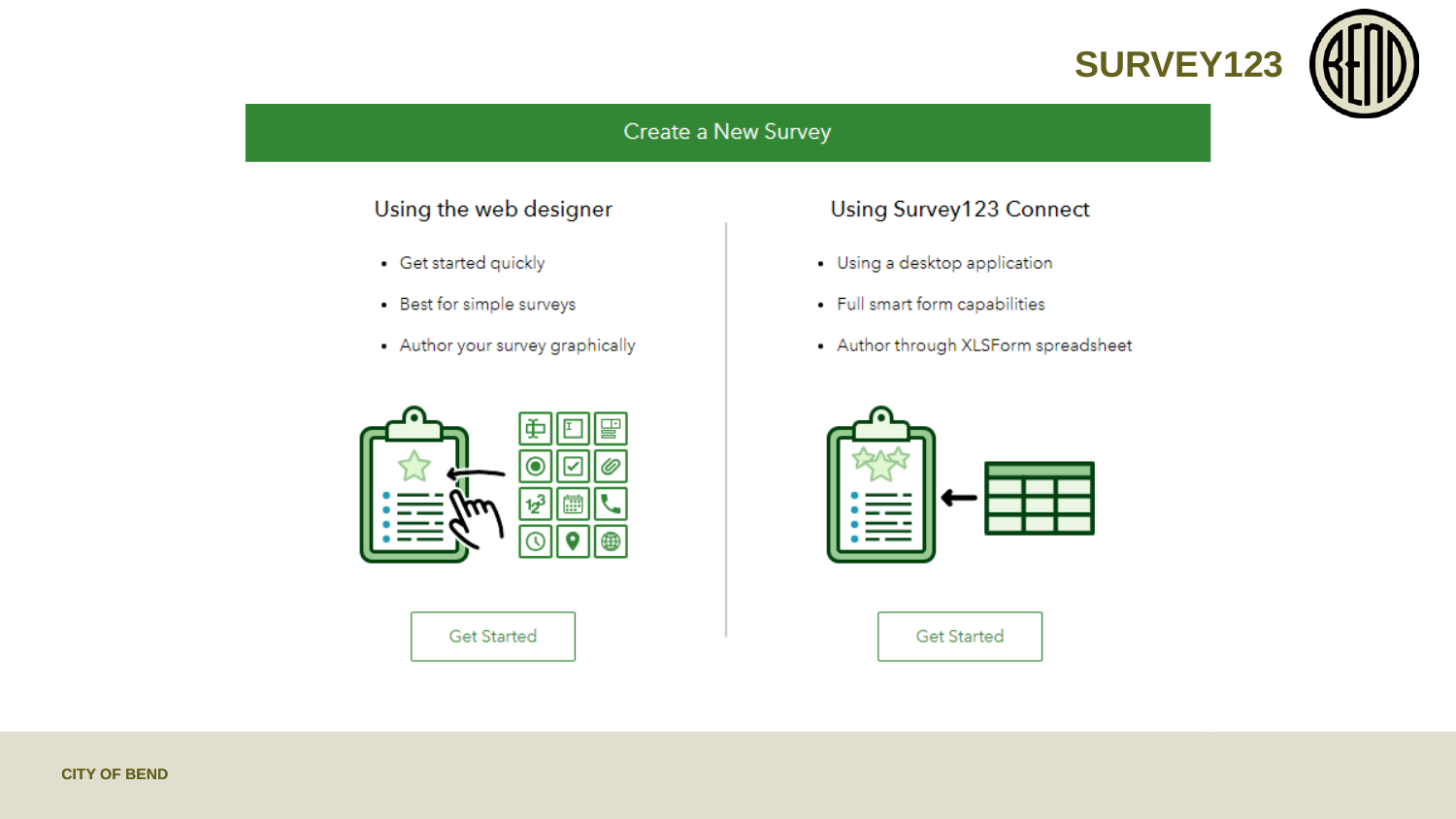

- Types tab contains all acceptable inputs for columns within survey tab
- Most input types easily convert over to ESRI field types.
	- Integer = Long
	- Decimal = Double
	- Text = Text
- Can also include special types as attachments or to fill fields with data.
	- Image
	- Audio
	- Barcode
	- Note

| <b>Field Types</b>          |                                                                                                                                                                                            |  |  |  |
|-----------------------------|--------------------------------------------------------------------------------------------------------------------------------------------------------------------------------------------|--|--|--|
| integer                     | Integer (i.e., whole number) input.                                                                                                                                                        |  |  |  |
| decimal                     | Decimal input.                                                                                                                                                                             |  |  |  |
| text                        | Free text response.                                                                                                                                                                        |  |  |  |
| select one [list name]      | Multiple choice question; only one answer can be selected. Edit to reference the correct                                                                                                   |  |  |  |
|                             | list name. Ignore any warnings after changing values.                                                                                                                                      |  |  |  |
| select multiple [list name] | Multiple choice question; multiple answers can be selected. Edit to reference the correct                                                                                                  |  |  |  |
|                             | list name. Ignore any warnings after changing values.                                                                                                                                      |  |  |  |
| note                        | Display a note on the screen, takes no input.                                                                                                                                              |  |  |  |
| geopoint                    | Collect a single GPS coordinates.                                                                                                                                                          |  |  |  |
| date                        | Date input.                                                                                                                                                                                |  |  |  |
| time                        | Time input.                                                                                                                                                                                |  |  |  |
| dateTime                    | Date and time input.                                                                                                                                                                       |  |  |  |
| image                       | Takes a picture.                                                                                                                                                                           |  |  |  |
| begin group                 | Begin a group of questions.                                                                                                                                                                |  |  |  |
| end group                   | End a group of questions.                                                                                                                                                                  |  |  |  |
| begin repeat                | Begin a set of repeating questions.                                                                                                                                                        |  |  |  |
| end repeat                  | End a set of repeating questions.                                                                                                                                                          |  |  |  |
| calculate                   | Performs a calculation on values in the form. The calculate field will contain the outcome<br>of the calculation. This is a hidden field, not visible on the form.                         |  |  |  |
| username                    | When signed into ArcGIS Online, this field is automatically populated with the account<br>username.                                                                                        |  |  |  |
| email                       | When signed into ArcGIS Online, this field is automatically populated with the account<br>email address.                                                                                   |  |  |  |
| hidden                      | This will create a field in your feature service that will not be displayed on the form. Use<br>the bind::esri:fieldType and bind::esri:fieldLength columns to specify the data schema for |  |  |  |
|                             | this field                                                                                                                                                                                 |  |  |  |
| barcode                     | Scan a barcode or a QR code                                                                                                                                                                |  |  |  |
| start                       | Start date and time of the survey.                                                                                                                                                         |  |  |  |
| end                         | End date and time of the survey.                                                                                                                                                           |  |  |  |
| audio                       | Records an audio sample.                                                                                                                                                                   |  |  |  |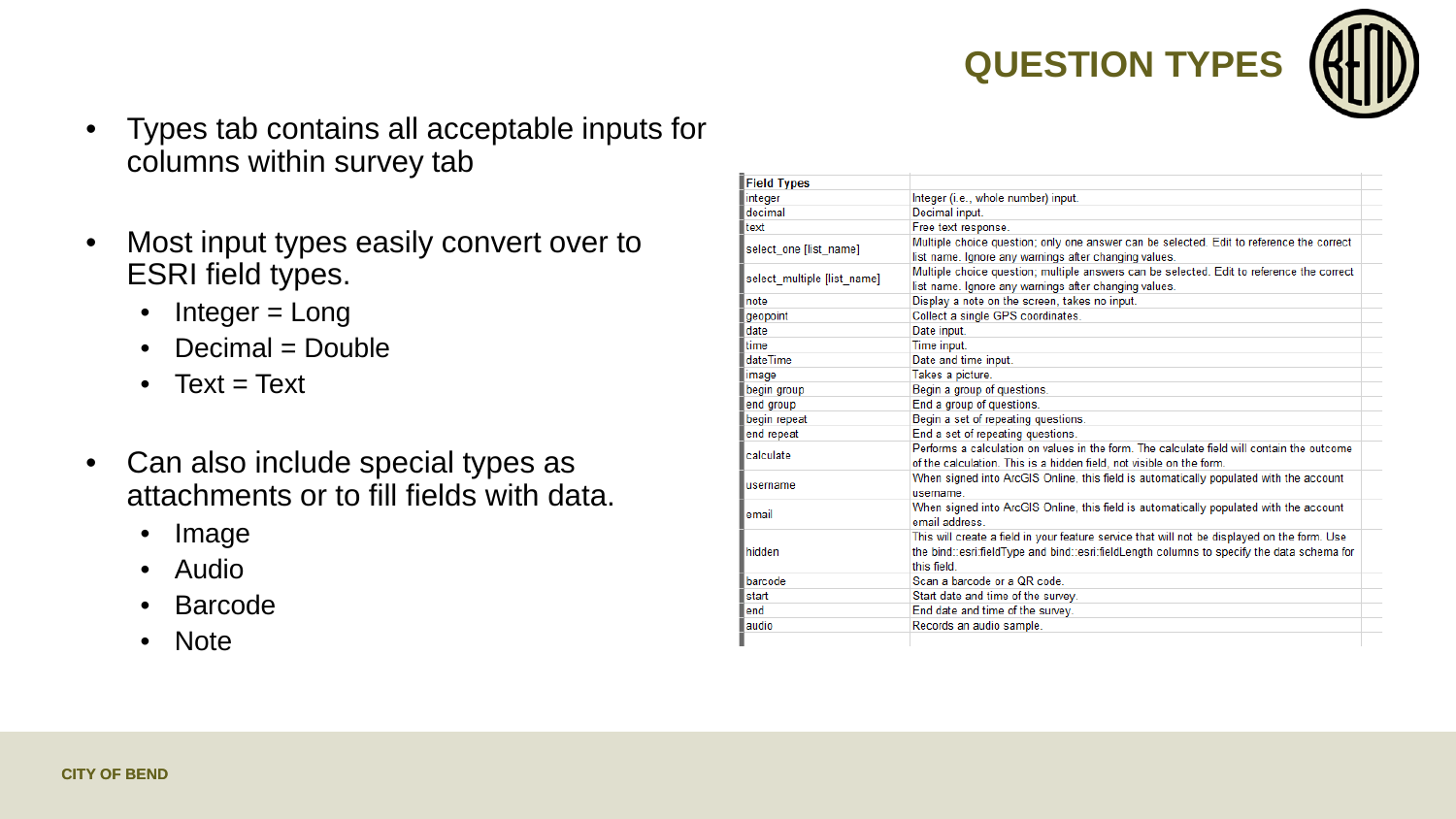

|                                                                     | $\mathsf{A}$ |                          | $\mathbf{B}$ |                           | $\mathbf{C}$                                                                                                                                      |                                                                                                                              | M                                              |
|---------------------------------------------------------------------|--------------|--------------------------|--------------|---------------------------|---------------------------------------------------------------------------------------------------------------------------------------------------|------------------------------------------------------------------------------------------------------------------------------|------------------------------------------------|
|                                                                     | type         | $\vert \mathbf{v} \vert$ | name         | $\boldsymbol{\mathrm{v}}$ | label<br>$\mathbf{v}$                                                                                                                             | relevant<br>$\overline{\mathbf{v}}$                                                                                          | calculation<br>×.                              |
| $\begin{array}{c c}\n\hline\n1 \\ \hline\n2\n\end{array}$           |              |                          |              |                           |                                                                                                                                                   |                                                                                                                              |                                                |
|                                                                     | geopoint     |                          | answer1      |                           | You Survived Bend Hot Apps! Go to<br>the NE Corner of Bond and Louisiana<br>(closest to McMenamins), collect your<br>coordinates and get started! |                                                                                                                              |                                                |
| $\begin{array}{c c}\n3 \\ 4 \\ \hline\n5 \\ \hline\n6\n\end{array}$ |              |                          |              |                           |                                                                                                                                                   |                                                                                                                              |                                                |
|                                                                     |              |                          |              |                           |                                                                                                                                                   |                                                                                                                              |                                                |
|                                                                     | begin group  |                          | properties1  |                           | Coordinate Info                                                                                                                                   |                                                                                                                              |                                                |
| $\overline{7}$                                                      | decimal      |                          | latitude1    |                           | Latitude                                                                                                                                          |                                                                                                                              | round(pulldata("@geopoint",\${answer1},"y"),4) |
| $\overline{\mathbf{8}}$                                             | decimal      |                          | longitude1   |                           | Longitude                                                                                                                                         |                                                                                                                              | round(pulldata("@geopoint",\${answer1},"x"),4) |
| $\overline{9}$                                                      | decimal      |                          | altitude1    |                           | Altitude                                                                                                                                          |                                                                                                                              | round(pulldata("@geopoint",\${answer1},"z"),0) |
|                                                                     | $10$ decimal |                          | haccuracy1   |                           | <b>Horizontal Accuracy</b>                                                                                                                        |                                                                                                                              | pulldata("@geopoint",\${answer1},"accuracy")   |
| 11                                                                  | end group    |                          |              |                           |                                                                                                                                                   |                                                                                                                              |                                                |
| 12                                                                  | note         |                          |              |                           | Keep an eye on your accuracy!                                                                                                                     | $ \$$ {haccuracy1} > 20                                                                                                      |                                                |
| $\frac{13}{2}$                                                      | note         |                          |              |                           | You are ready to go! Next question<br>below.                                                                                                      | [\${ atitude1} < 44.0569 and \${ atitude1} > 44.0565) and ((\${ ongitude1}*-1) > 121.3146 and (\${ ongitude1}*-1) < 121.315) |                                                |
|                                                                     |              |                          |              |                           |                                                                                                                                                   |                                                                                                                              |                                                |

Relevancy can be powerful for collecting data (similar to subtypes in some ways)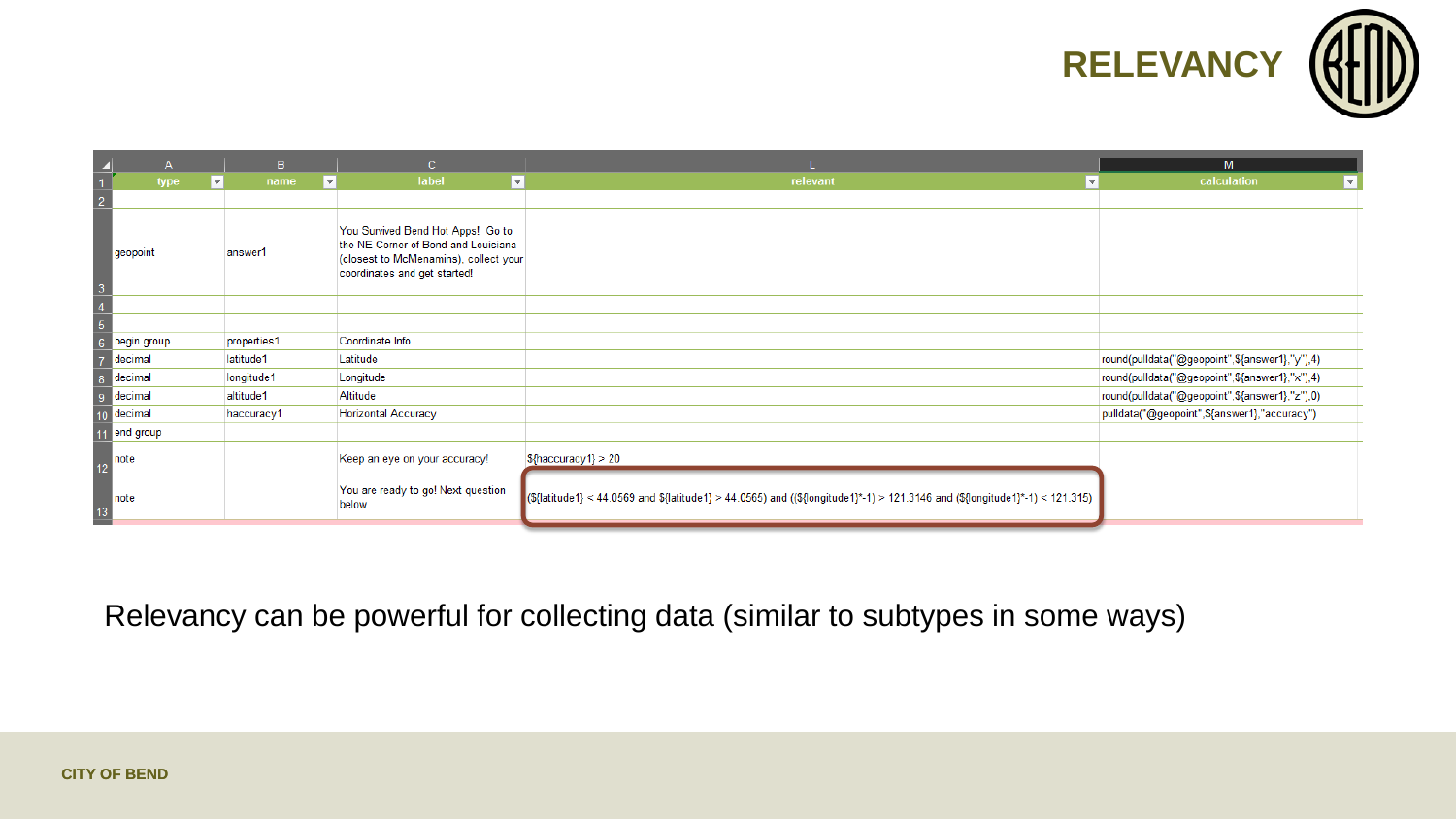## **HOW TO USE THE SURVEY**



- Click **Collect** to start survey once downloaded
- If when scrolling down, you don't see the next question, your answer is incorrect!
	- The circled crosshairs will collect your coordinates
- Don't click the Check in the lower right until you are completed with the survey. If you submit early you will have to restart!

#### 4:14 PM utl Verizon LTE  $\nabla$  or  $\blacksquare$ Hot Apps Scavenger Hunt



Collect

HotApps Survey123 to lead you to the postevent networking social

 $\rightarrow$ 

nskinner@bendoregon.gov\_bendo regon

Created: 1/25/19 Last modified: 2/6/19

3:30 seems a bit early for HotApps après right? Spend some time doing a fun downtown Bend scavenger hunt that will take you to the spot everyone will meet after.

This survey was created using Survey123 Connect to showcase the different collection options available, as well as the power of relevancy in questions.